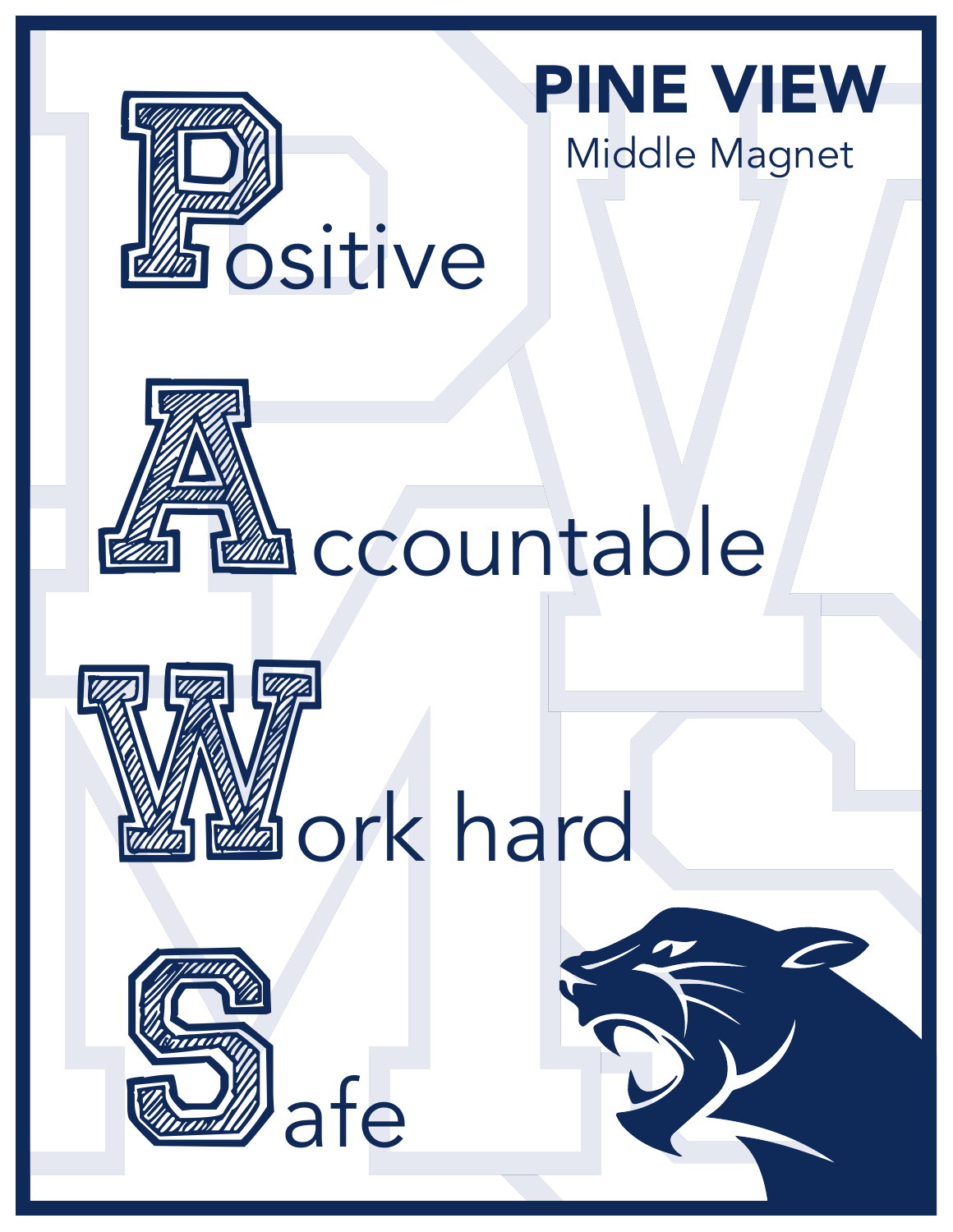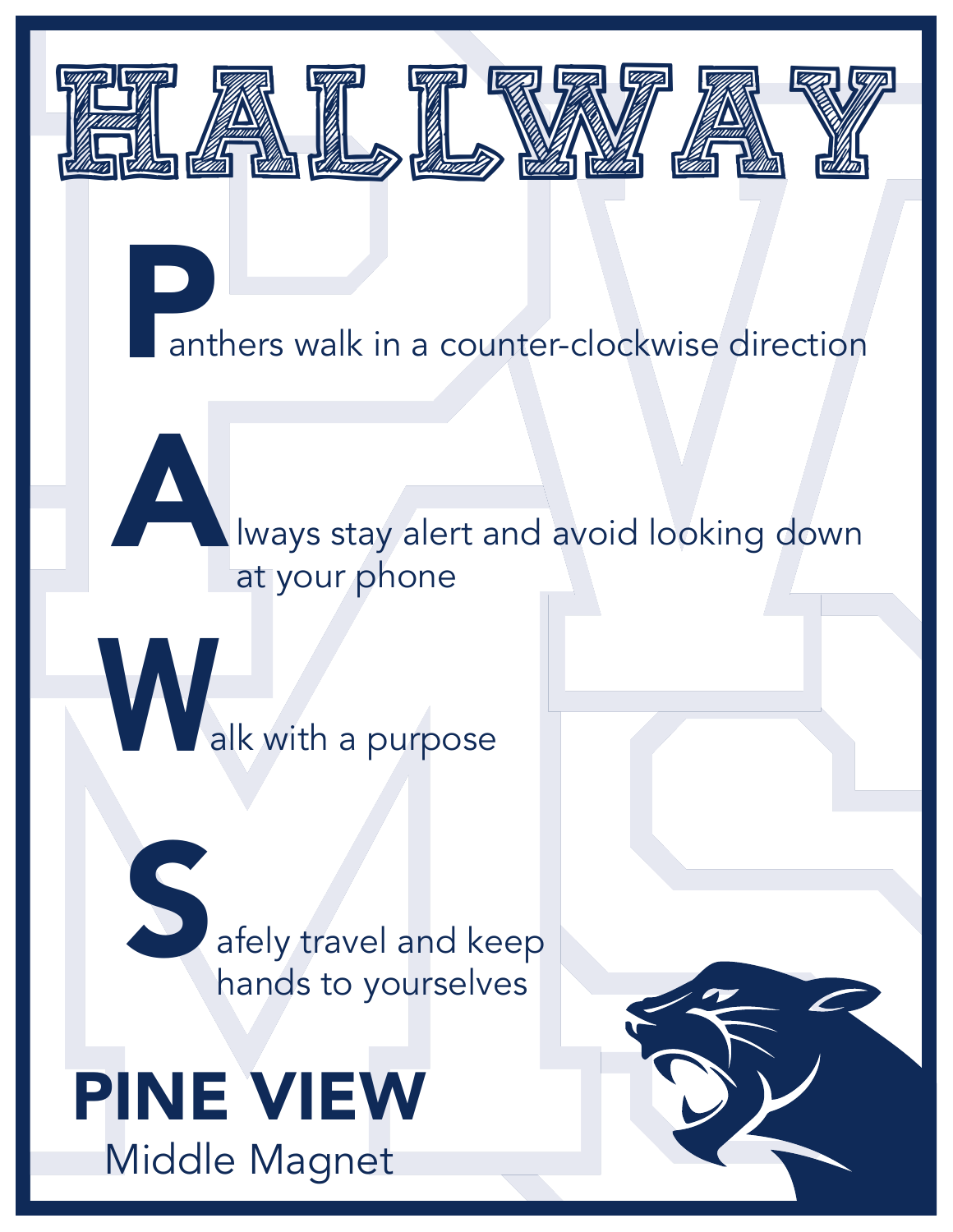



## Middle Magnet PINE VIEW

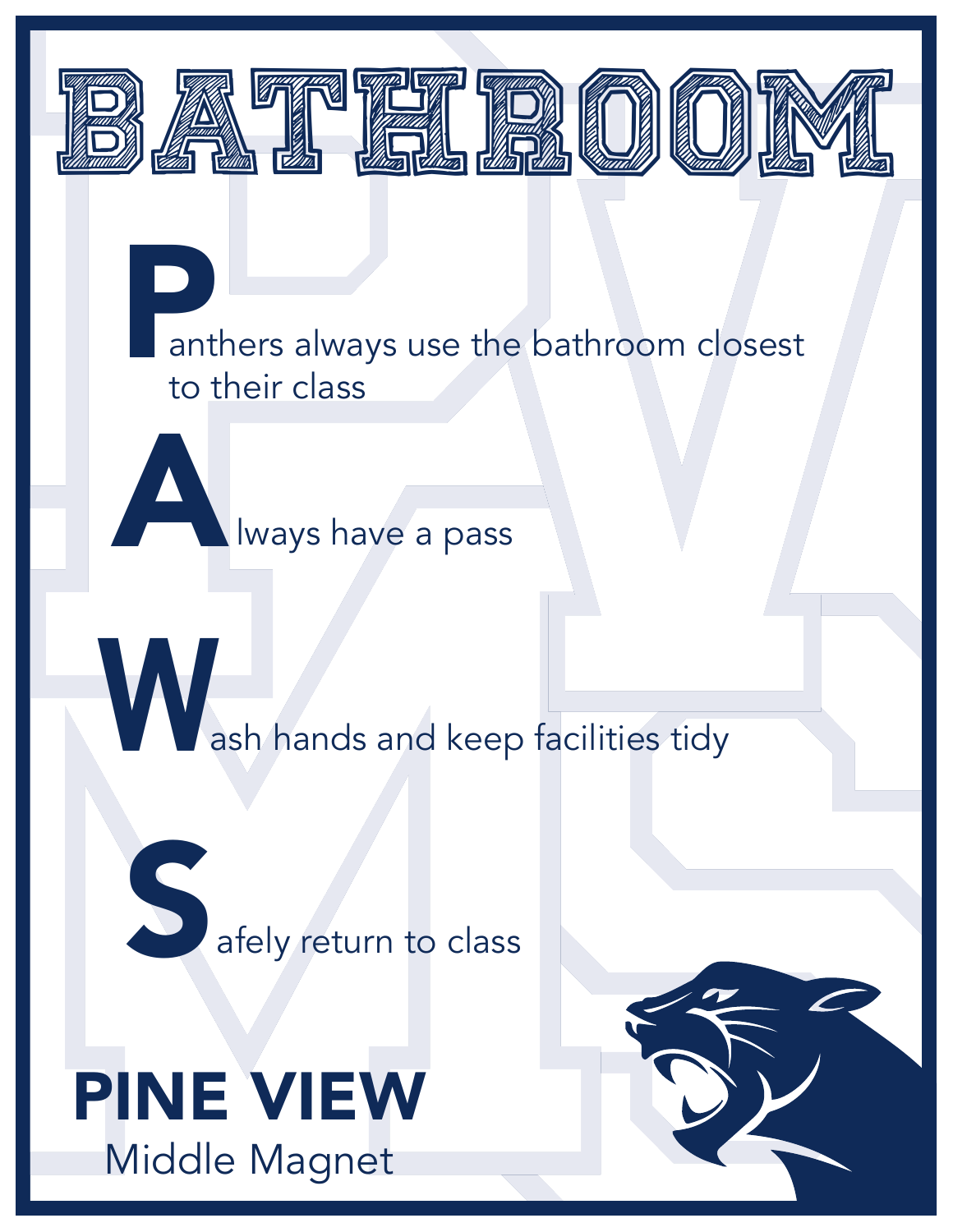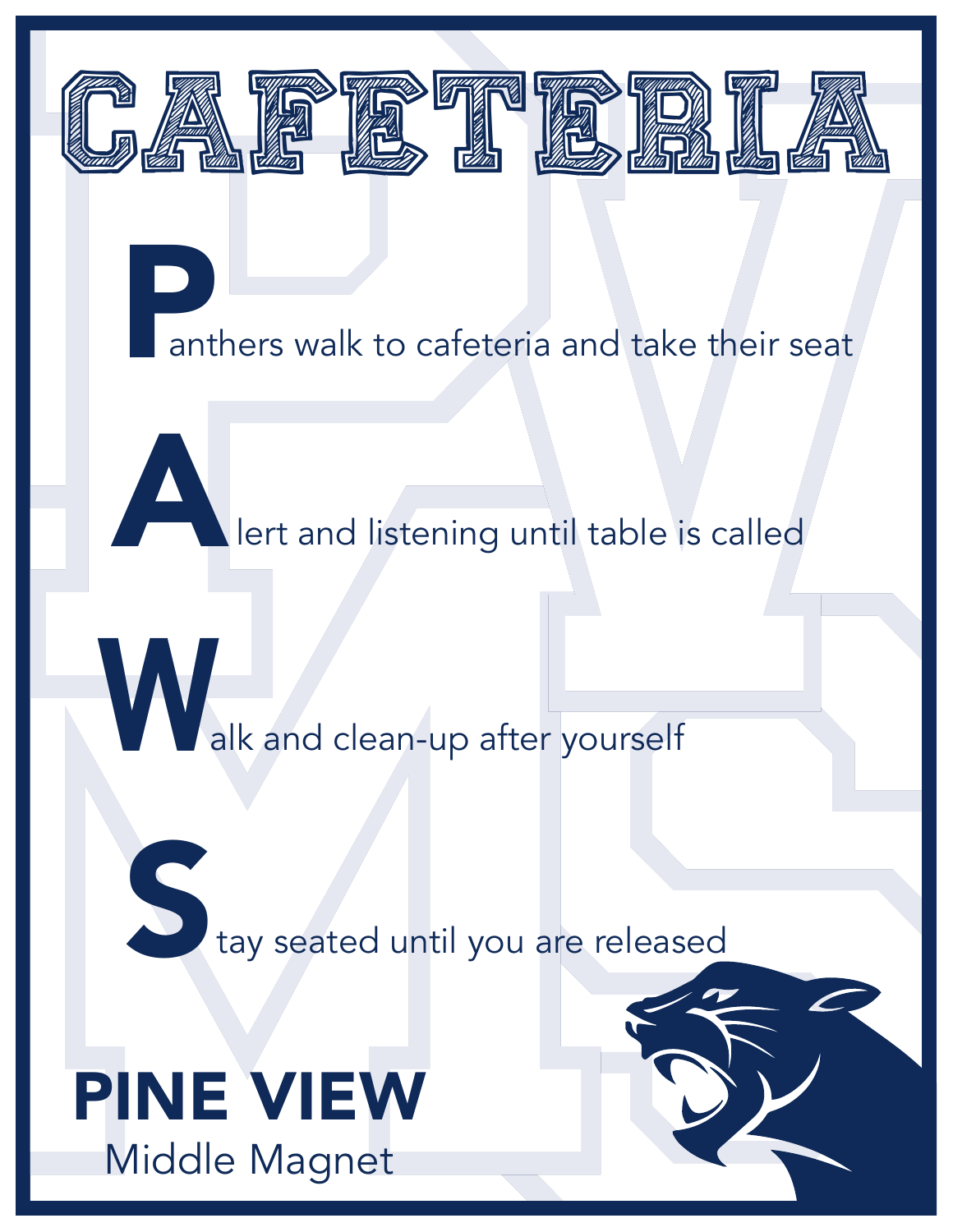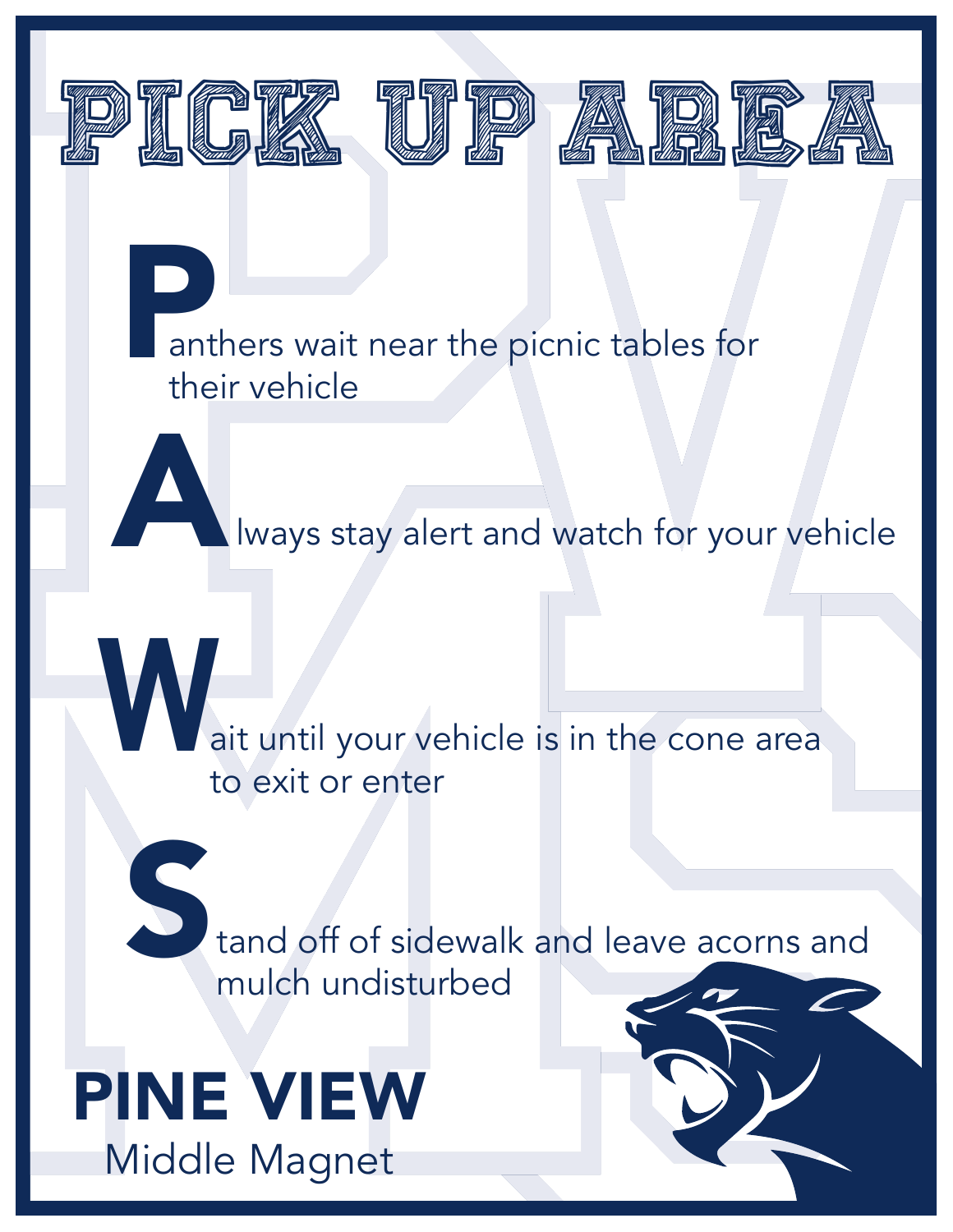



**Pant** anthers who ride a bus are only in this area

A lways stay to the front of the buses and walk back to the rear buses when you reach your row

W. ait behind the yellow line on the sidewalk if your bus is late

S afely walk in the bus area and keep hands to yourself

Middle Magnet PINE VIEW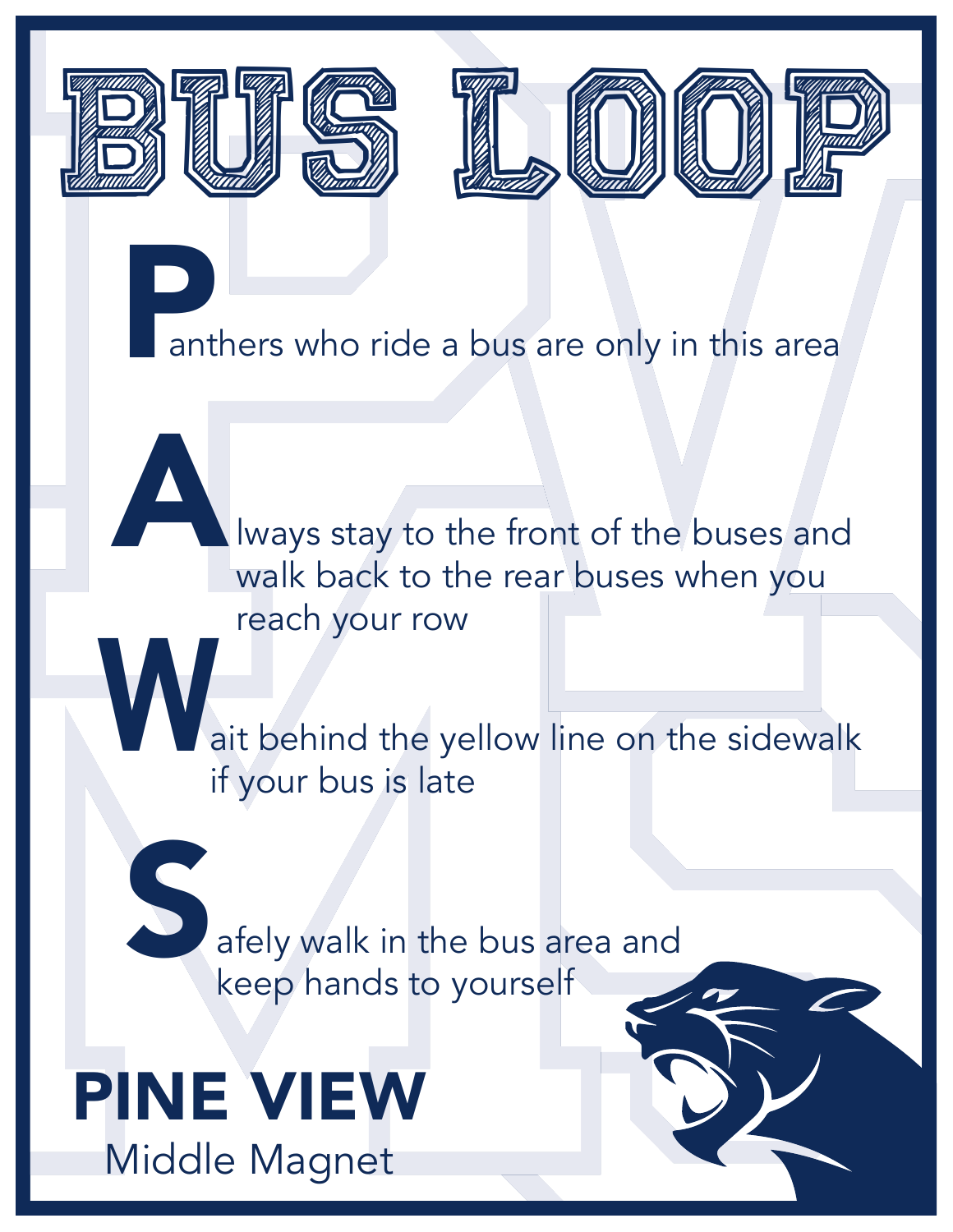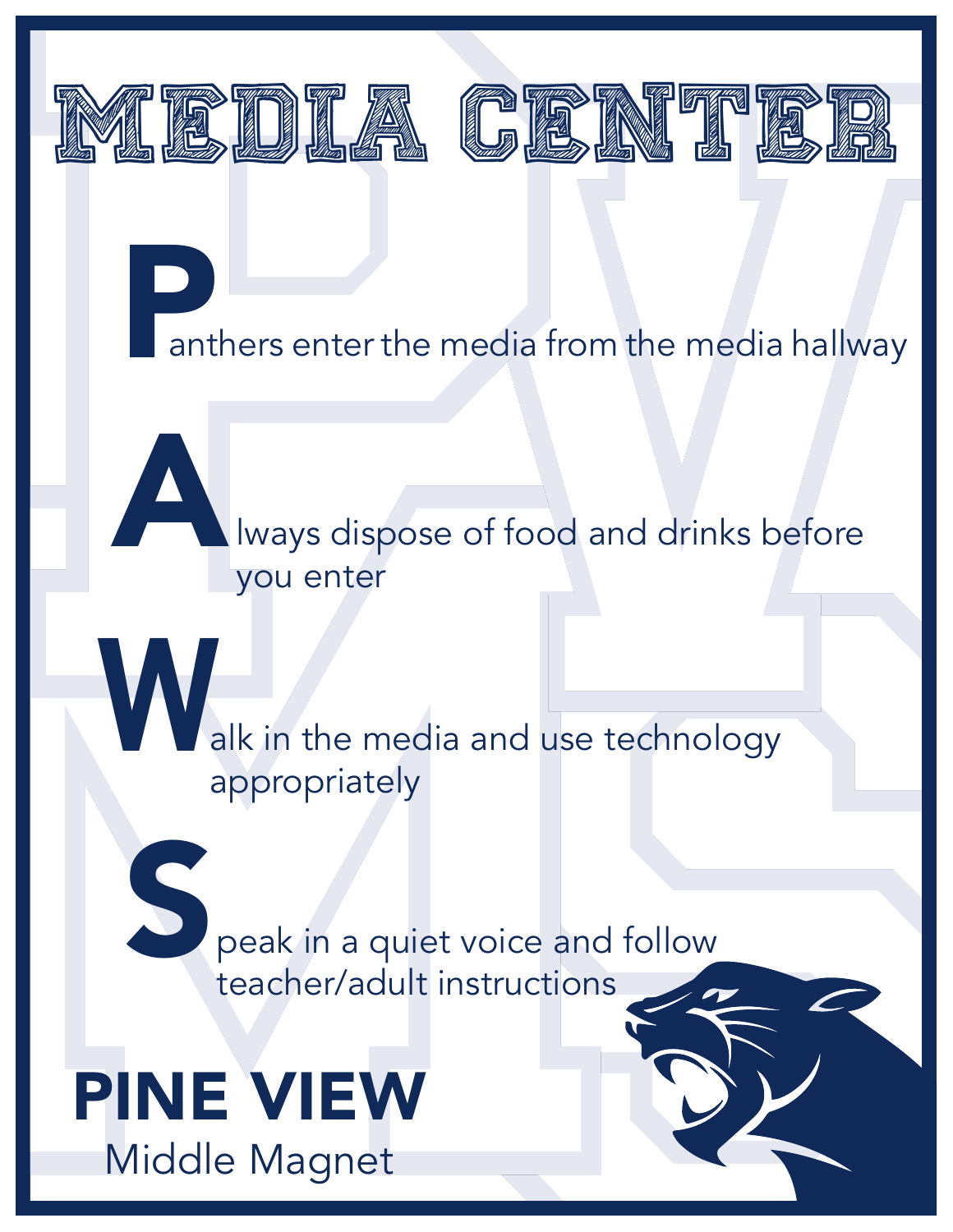